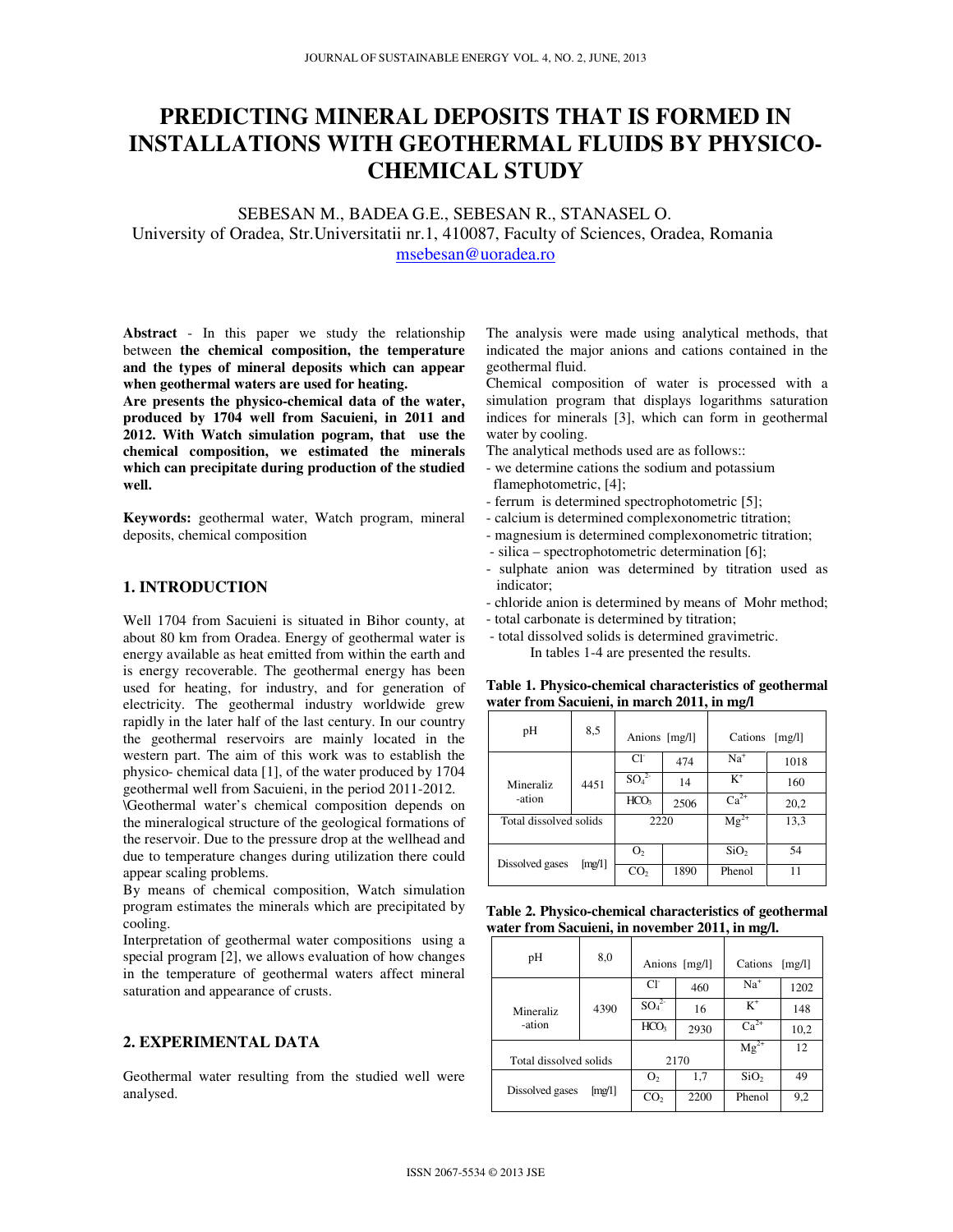| geother mar water 11 om Saculem, in april 2012, in mg/l |        |                              |      |                  |        |
|---------------------------------------------------------|--------|------------------------------|------|------------------|--------|
| pH                                                      | 8.3    | Anions [mg/l]                |      | Cations          | [mg/l] |
|                                                         |        | CF.                          | 506  | $Na+$            | 1030   |
| Mineraliz<br>-ation                                     | 4420   | SO <sub>4</sub> <sup>2</sup> | 17   | $K^+$            | 155    |
|                                                         |        | HCO3                         | 2460 | $Ca2+$           | 19     |
| Total dissolved solids                                  |        |                              | 3180 | $Mg^{2+}$        | 13,6   |
|                                                         |        | O <sub>2</sub>               | 3,10 | SiO <sub>2</sub> | 55     |
| Dissolved gases                                         | [mg/1] | CO <sub>2</sub>              | 1980 | Phenol           | 10,4   |

| Table | <b>Physico-chemical</b>                                |  |  | characteristics | of |  |
|-------|--------------------------------------------------------|--|--|-----------------|----|--|
|       | geothermal water from Sacuieni, in april 2012, in mg/l |  |  |                 |    |  |
|       |                                                        |  |  |                 |    |  |

**Table 4. Physico-chemical characteristics of geothermal water from Sacuieni, in otober 2012, in mg/l.** 

| рH                         | 8,0    | Anions [mg/l]    |      | <b>Cations</b>   | [mg/l] |
|----------------------------|--------|------------------|------|------------------|--------|
|                            |        | $Cl-$            | 618  | $Na+$            | 1130   |
| <b>Mineraliz</b><br>-ation | 5040   | $SO_4^2$         | 22   | $K^+$            | 155    |
|                            |        | HCO <sub>3</sub> | 2340 | $Ca^{2+}$        | 14,2   |
| Total dissolved solids     |        | 2910             |      | $Mg^{2+}$        | 3,6    |
| Dissolved gases            | [mg/1] | O <sub>2</sub>   |      | SiO <sub>2</sub> | 56     |
|                            |        | CO <sub>2</sub>  | 1880 | Phenol           | 10,1   |

# **3. RESULTS AND DISCUSSIONS**

Laboratory test findings were calculated [7.8] with the simulation program at output temperature and at cooling, in steps of 20 $\degree$  C.

Watch a simulation program calculates ionic activities, Q for different minerals in geothermal water [9].

The Q-values were compared with the theoretical solubility, K, for these minerals.

If the saturation index is negative, when  $Q \lt K$ , the solution is unsaturated or mineral.

If Q> K, the saturation index is pozitiv, the solution is supersaturated with mineral and whether  $Q = K$  solution is saturated or in equilibrium with mineral analysed.

Cooling the system, ie geothermal fluid during operation or use can be modeled in this way. We can estimated with Watch program, scaling problems., [11,12].

 In tables 5-8 and in figures 1-4 we are presented the results obtained:

**Table 5. The values of saturation indices of minerals may be separated by cooling the geothermal water in the 1704 well at different temperatures in Sacuieni, march-2011.** 

| Temp.<br>$^{\circ}C$ | Log.Q/K<br>(Anhyd.) | Log.Q/K<br>(Calcite) | Log.Q/K<br>(Chalc.) | Log.Q/K<br>(Quartz) |
|----------------------|---------------------|----------------------|---------------------|---------------------|
| $87^{\circ}$ C       | $-3.641$            | 1.953                | $-0.342$            | $-0.027$            |
| $60^{\circ}$ C       | $-2.629$            | 1.174                | $-0,390$            | 0.690               |
| $40^{\circ}$ C       | $-3,359$            | 1,122                | 0.182               | 0.427               |
| $25^{\circ}$ C       | $-3.411$            | 1,062                | 0.867               | 1.171               |
| $87^{\circ}$ C       | 11.593              | $-1.29$              | 5.775               | $-1.084$            |
| $60^{\circ}$ C       | 9.802               | $-2.124$             | 4.016               | $-0.904$            |
| $40^{\circ}$ C       | 5,353               | $-3.423$             | 3,156               | $-0.731$            |
| $25^{\circ}$ C       | 3.452               | $-4.808$             | $-1.428$            | $-0.119$            |



**Fig. 1. Log.Q/K vs temperature for selected water from well 1704 - Sacuieni, march-2011** 

The saturation indexes were calculated for the following minerals: calcite, quartz, talc, chrysotile and wollastonite. Geothermal water that coming from well 1704 of Sacuieni in march 2011, shows a saturation with talc and chrysotile, and supersaturation with calcite occurs at low temperatures. The remaining minerals are located below the saturation.

**TABLE 6. The values of saturation indices of minerals may be separated by cooling the geothermal water in the 1704 well at different temperatures in Sacuieni, november-2011.** 

|                      | 11v v Chiliyet 2011. |                       |                       |                                 |
|----------------------|----------------------|-----------------------|-----------------------|---------------------------------|
| Temp.<br>$^{\circ}C$ | Log.Q/K<br>(Anhyd.)  | Log.Q/K<br>(Calcite)  | Log.Q/K<br>(Chalc.)   | Log.Q/K<br>(Quartz)             |
| $87^{\circ}$ C       | $-4.014$             | $-0.232$              | 0.017                 | 0.354                           |
| $60^{\circ}$ C       | $-3.851$             | 0.357                 | 0,351                 | 0.651                           |
| $40^{\circ}$ C       | $-3,706$             | $-0.318$              | 0.101                 | 0.446                           |
| $25^{\circ}$ C       | $-2.322$             | $-0.472$              | 0.280                 | 0.63                            |
| Temp.<br>$^{\circ}C$ | Log.Q/K<br>(Talc)    | Log.Q/K<br>(Wollast.) | Log.Q/K<br>(Chrysot.) | Log.Q/K<br>(Amorph.<br>Silica.) |
| $87^{\circ}$ C       | 5.315                | $-1.479$              | 3,926                 | $-0,768$                        |
| $60^{\circ}$ C       | 4.44                 | $-2,088$              | 2.049                 | $-0.343$                        |
| $40^{\circ}$ C       | 3.874                | $-3,756$              | 1.715                 | $-0.712$                        |
| $25^{\circ}$ C       | 2,924                | $-4.31$               | 0,266                 | 0.592                           |
|                      |                      |                       |                       |                                 |



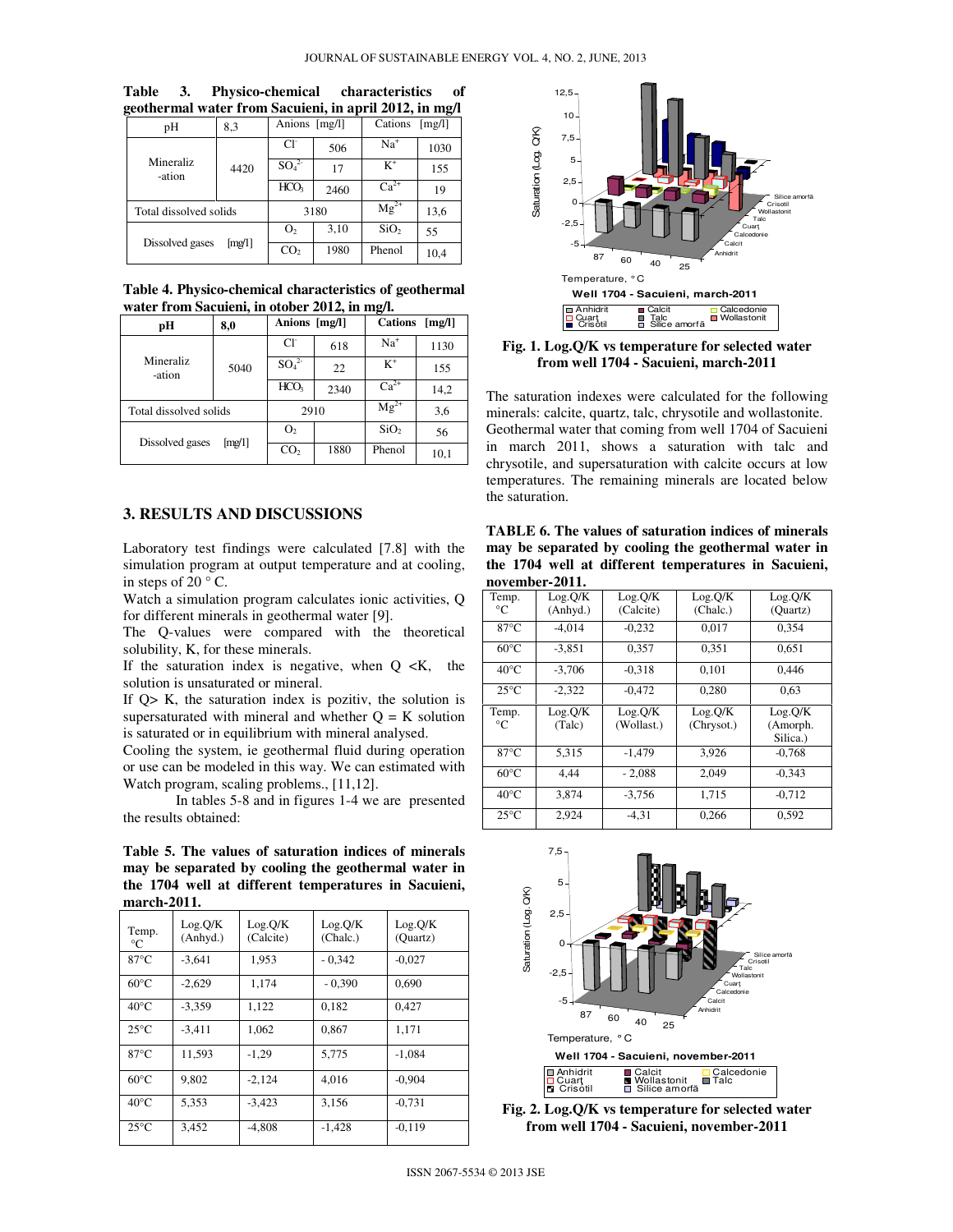In november 2011 the largest supersaturation is with talc and chrysotile, these shows a saturation and at temperatures above 20 ° C.

Calcite saturation index is  $> 1$  at any temperature, showing a saturation above the equilibrium line which means that we have calcite deposition.

**TABLE 7. The values of saturation indices of minerals may be separated by cooling the geothermal water in the 1704 well at different temperatures in Sacuieni, april – 2012.** 

| Temp.<br>°C          | Log.Q/K<br>(Anhyd.) | Log.Q/K<br>(Calcite)  | Log.Q/K<br>(Chalc.)   | Log.Q/K<br>(Quartz)             |
|----------------------|---------------------|-----------------------|-----------------------|---------------------------------|
| $88^{\circ}$ C       | $-3,799$            | $-0,408$              | 0,014                 | 0,348                           |
| $60^{\circ}$ C       | $-2.482$            | 0,568                 | 0.37                  | 0.67                            |
| $40^{\circ}$ C       | $-1,887$            | $-0.531$              | 0.132                 | 0.477                           |
| $25^{\circ}$ C       | 0.003               | $-0.687$              | 0,310                 | 0.66                            |
|                      |                     |                       |                       |                                 |
| Temp.<br>$^{\circ}C$ | Log.Q/K<br>(Talc)   | Log.Q/K<br>(Wollast.) | Log.Q/K<br>(Chrysot.) | Log.Q/K<br>(Amorph.<br>Silica.) |
| $88^{\circ}$ C       | 1.902               | $-2.762$              | 4.488                 | $-0.759$                        |
| $60^{\circ}$ C       | 2,877               | $-2,202$              | 4.122                 | $-0.324$                        |
| $40^{\circ}$ C       | 2,990               | $-1,154$              | 3,601                 | 0.681                           |



**TABLE 8. The values of saturation indices of minerals may be separated by cooling the geothermal water in the 1704 well at different temperatures in Sacuieni, in october – 2012.** 

| Temp.<br>°C | Log.Q/K<br>(Anhyd.) | Log.Q/K<br>(Calcite)  | Log.Q/K<br>(Chalc.)   | Log.Q/K<br>(Ouartz)             |
|-------------|---------------------|-----------------------|-----------------------|---------------------------------|
| 86          | $-3,336$            | 0,898                 | 0,012                 | 0,034                           |
| 60          | $-3,503$            | 0,847                 | $-0.039$              | 0.319                           |
| 40          | $-3,618$            | 0,750                 | 0,178                 | 0,546                           |
| 25          | $-3,838$            | 0,654                 | 0,358                 | 0,711                           |
| Temp.<br>°C | Log.Q/K<br>(Talc)   | Log.Q/K<br>(Wollast.) | Log.Q/K<br>(Chrysot.) | Log.Q/K<br>(Amorph.<br>Silica.) |
| 86          | 4,189               | $-4,008$              | 0,663                 | $-0,747$                        |
| 60          | 3,509               | $-4,112$              | 1,085                 | $-0.781$                        |
|             |                     |                       |                       |                                 |
| 40          | 2,189               | $-4,673$              | $-0,805$              | $-0.635$                        |





**Fig. 4. Log.Q/K vs temperature for selected water from well 1704 - Sacuieni, october - 2012** 

In October values of calcite saturation index is positive, but < 1, which means that small deposits of calcite were quantitatively.

### **4. CONCLUSIONS**

The problem, that can to appear at the use of geothermal waters is mineral deposits that can form inside the well and installations that leads to a decrease in production

#### 5 4 Saturation (Log. Q/K) 3 Saturation (Log. Q/K) 2 1  $\Omega$ -1 Silice amorfă **Crisotil** -2 **Wollastonit**  Talc -3 Cuart Calcedonie Calcit -4 Anhidrit  $88 \t 60 \t 40 \t 25$ Temperature, ° C **Well 1704 - Sacuieni, april - 2012**  Anhidrit a ⊠Calcit a Dalcedonie<br>Cuarţ a Talc II Wollastonit Crisotil **B** Silice amorfă

# **Fig 3. Log.Q/K vs temperature for selected water from well 1704 - Sacuieni, april – 2012**

In April 2012 geothermal water, coming from the well 1704 from Săcuieni is supersaturated with talc, quartz